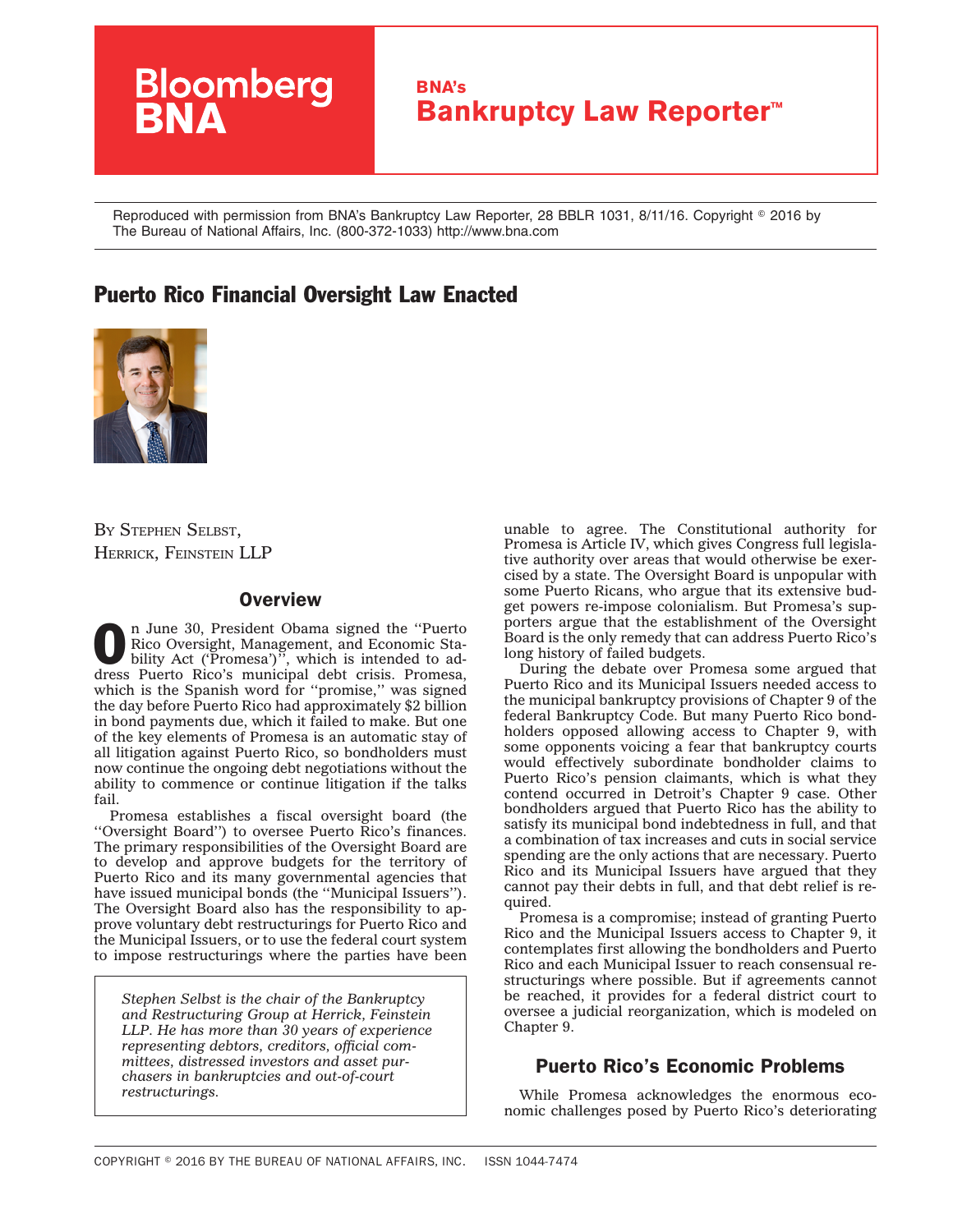economy, it provides for no direct federal aid, so it is not a bailout bill. Congressional Republicans were opposed to using any federal funds to rescue what they viewed as a profligate and undisciplined government. But Promesa does little to address the difficult problems Puerto Rico's economy faces, and the law also fails to satisfy those who sought more direct aid to Puerto Rico, and a guarantee of debt relief. Nor, however, does it satisfy the bondholders who sought protection from being required to take any haircuts. Rather, Promesa encourages voluntary debt restructurings, but in the event that voluntary agreements cannot be reached, creates a debt restructuring procedure modeled on Chapter 9 of the Bankruptcy Code for implementing nonconsensual restructurings.

The impetus for Promesa comes from two related problems: Puerto Rico's massive financial problems, including its \$71 billion in municipal bond debt and \$43 billion in pension liabilities, amounts which Puerto Rico and the Municipal Issuers say they cannot pay in full, and Puerto Rico's collapsing economy, which has been mired in recession for the last 10 years. Puerto Rico faces some of the same weaknesses in its economy as Detroit: large job and population losses, leading to an erosion in its tax base and economic stagnation.

## Puerto Rico's Municipal Bonds and Pension Liabilities

Puerto Rico has approximately \$71 billion in outstanding municipal bonds, including \$15.2 billion in sales tax revenue bonds, \$12.6 billion in special obligation bonds, \$8.1 billion in bonds issued by the Puerto Rico Electric Power Authority, \$4.6 million in bonds issued by the Puerto Rico Highways & Transportation Authority, and approximately \$4 billion issued by each of the Aqueduct & Sewer Authority, the Government Development Bank and the Public Buildings Authority. Despite having a population roughly equivalent to Connecticut, Puerto Rico has more municipal bond debt than any state except New York and California.

On May 1, 2016, Puerto Rico failed to make a \$400 million payment on Government Development Bank debt. On July 1, 2016, Puerto Rico failed to make additional payments due of approximately \$2 billion, including more than \$800 million in general obligation bonds. Its default on its general obligation bonds, represented the first default by a state-level borrower since Arkansas missed payments in 1933.

The problems of Puerto Rico's public pension liabilities are also dire. Its Teachers Retirement System and Employees Retirement System together cover approximately 330,000 workers and retirees. Their combined benefit liability is estimated at approximately \$43.2 billion, and is backed by just \$1.8 billion in assets, meaning that they are 96% underfunded. The funds are already paying out more in benefits than they receive in income each year, forcing them to liquidate assets to continue paying benefits at current levels. According to an actuarial report prepared for the pension plans, unless Puerto Rico modifies the benefits it pays to retirees, its pension plans will run out of money entirely by 2019.

## The Fiscal Oversight Board

The central premise of Promesa is that the establishment and operation of the Oversight Board will enable Puerto Rico to ''achieve fiscal responsibility and access to capital markets.'' To achieve these goals, Promesa grants the Oversight Board broad power to set budgets for the territory of Puerto Rico, (the ''Territory'') the Municipal Issuers, and to take further actions, such as reducing non-debt service expenditures to the extent necessary to bring such parties into compliance with their budgets. In short, Promesa gives the Oversight Board the power to override the budget choices of Puerto Rico's elected legislators for the purpose of requiring those entities to make their scheduled debt service payments.

#### Structure of the Board; Powers

The Oversight Board will consist of seven members who will be appointed by the President, although Congressional Republicans will control the appointments because two members will come from a list proposed by Speaker of the House Paul Ryan and two come from a list proposed by Senate Majority Leader Mitch McConnell. Members of the Oversight Board are required to have experience in finance, management, law, or the operation of business or government; no prior experience in, or knowledge of Puerto Rico is required, although at least one member of the Oversight Board must have a primary residence in or have his or her principal business in Puerto Rico. The initial term of board members is for three years (and board members may be re-appointed), and the President may only remove a member for cause. The Oversight Board will remain in place until Puerto Rico has balanced its territorial budget for four consecutive years and regained the ability to have regular access to the public capital markets, as determined by the Oversight Board.

Although the House Committee stated in its legislative summary of Promesa that the Oversight Board will act ''in the most efficient and equitable manner that is respectful of the rule of law, self-governance and all interested parties and creditors,'' the actions of the Oversight Board are immune from review by the government of Puerto Rico, including its courts.

The Oversight Board has broad authority to take actions necessary to implement its powers. It can, and is expected to, hire a permanent staff, and it may also retain professionals. As part of its budget authority, it can allocate to itself an annual budget (which is not subject to any review or approval by the Territory), which must be fully funded as part of the Territory's budget. The Oversight Board can also issue bonds backed by the full faith and credit of the Territory to finance its operations. The Congressional Budget Office has estimated the cost of the Oversight Board will amount to \$570 million over five years.

The Oversight Board is authorized to ''conduct necessary investigations'' into the government of the Territory or any user agency or instrumentality. The Oversight Board may conduct audits, hold hearings, obtain government records, demand evidence, take testimony under oath, and subpoena witnesses. Failure to comply with the Oversight Board's investigatory powers is subject to various sanctions, including contempt of court and criminal and civil penalties.

#### Budget Controls

Promesa's budget process allows the Territory and its Municipal Issuers to propose their own respective bud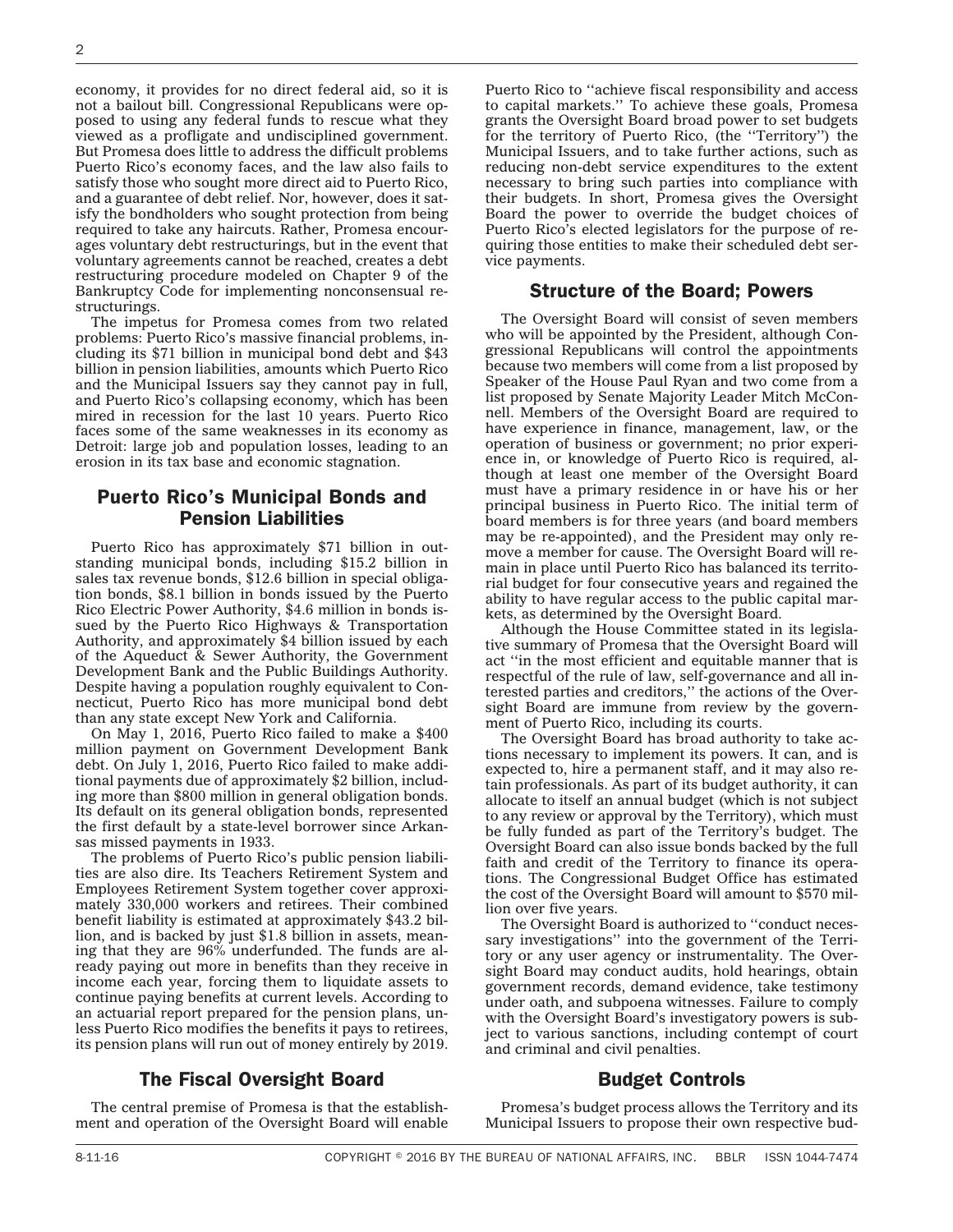gets, but gives the Oversight Board the ability to control the process if inadequate budgets are submitted or the Territory or its Municipal Budgets cannot meet their budgets. The enactment of Promesa reflects Congress's view that the Territory and its Municipal Issuers have failed to control their respective budgets and to make adequate provisions for the payment of debt service and other obligations. Promesa requires Puerto Rico's governor (the ''Governor'') to prepare and submit to the Oversight Board a five-year fiscal plan (the ''Fiscal Plan''), which is intended as an overall strategy for restoring Puerto Rico's solvency. The Oversight Board may approve the Fiscal Plan, or it can send it back to the Governor with changes. But in the event of a disagreement, the Oversight Board may prepare its own Fiscal Plan and submit it to the Governor and the legislature, in which case the Governor will be deemed to have approved it.

The Fiscal Plan is required to have the following elements:

- $\blacksquare$  Estimates of revenues and expenditures of the Territory and its subsidiary agencies
- $\blacksquare$  Provide for the funding of essential public services
- **Provide adequate funding for public pension sys**tems
- **Provide for the elimination of budget gaps**
- $\blacksquare$  Ensure that the Territory's debt burden is sustainable
- Improve the Territory's fiscal governance
- $\blacksquare$  Provide a means for achieving fiscal targets
- $\blacksquare$  Creates credible and independent forecasts of governmental revenues

Although Promesa provides that each Fiscal Plan shall provide for adequate funding of public pension systems, the House Report on Promesa acknowledged the statute's ambiguity regarding pensions and noted that ''[t]his language should not be interpreted to reprioritize pension liabilities ahead of the lawful priorities or liens of bondholders.'' Given the substantial underfunding of Puerto Rico's public pension plans, it is difficult to foresee how the Territory can satisfy Promesa's other statutory mandates without reducing and restructuring its pension obligations, and nothing in Promesa expressly bars such a result. But given that the Territory has not run a balanced budget for several years, the legislation is silent on how the Territory is to achieve these goals, some of which may be in conflict. In the debate surrounding Promesa's enactment, some argued that the Territory needed to drastically reduce its benefits and services. Others argued that implementing such steps would only accelerate the population losses Puerto Rico has experienced in recent years, and that growth in the economy is the only solution. But the legislation does not directly address either argument, leaving it to the Oversight Board to develop a strategy.

After the Fiscal Plans have been approved, the Oversight Board sets a schedule for the preparation and approval of budgets for the Territory and the Municipal Issuers. The initial proposed budgets are prepared by the Territory and the Municipal Issuers and submitted to the Oversight Board for review. The Oversight Board can approve the budgets or recommend changes. If the

Territory or any Municipal Issuer fails to adopt the Oversight Board's changes, the Oversight Board has the power to adopt its budget for the Territory or Municipal Issuer.

The Governor is required to report quarterly to the Oversight Board on budget compliance. If there are adverse variances, the Governor can propose corrective action, subject to the approval of the Oversight Board. If the Governor fails to act, the Oversight Board must make ''appropriate reductions in non-debt expenditures'' to ensure compliance. Notably, there is no limiting language on the Oversight Board's authority in exercising these powers. This combination of quarterly review, coupled with the power to reduce non-debt expenditures, is what gives the Oversight Board true power over Puerto Rico's finances. But at the same time it is this provision that most chafes the critics of Promesa because it authorizes the Oversight Board to supervene the expressed will of Puerto Rico's elected government.

## Title III Debt Restructuring Proceedings

Title III of Promesa establishes a debt-adjustment scheme for the Territory and its Municipal Issuers that is based upon Chapter 9 of the Bankruptcy Code. But unlike Chapter 9, where an eligible municipality can commence a proceeding for debt relief, under Promesa only the Oversight Board can initiate a Title III proceeding. Under Promesa, exclusive jurisdiction for a Title III proceedings is in the District Court where the Territory or Municipal Issuer is located. Chief Justice John Roberts will designate the district court judge to preside in any case involving the Territory; in the case of a Municipal Issuer, the designation of a judge will be handled by the chief judge of the Court of Appeals for the First Circuit. Any appeals from decisions of the District Court will be handled by the First Circuit.

The commencement of a Title III proceeding establishes a reorganization proceeding that is designed to lead to approval of a plan of adjustment, which is similar to a plan of reorganization in a Chapter 11 case. Once approved by the court, a plan of adjustment specifies how the claims against the Territory or Municipal Issuer will be restructured. In the case of Municipal Issuers, it is likely that only the municipal bond debt will be adjusted; in the event that the Territory becomes a debtor in a Title III proceeding, the claims against it will be broader, and may include pension obligations, labor contracts and leases and other executory contracts. In cases where there are multiple tranches of debt, Promesa requires that the priorities and liens of any existing claims be respected. A strength of Title III is that it authorizes the cramdown of non-consenting debt holders where consensual restructurings fail.

Promesa incorporates many provisions of Chapter 9 directly, including the automatic stay, financing, majority voting rules, cramdown, discharge, and the discharge injunction. The key difference is the control by the Oversight Board. In a Title III proceeding, only the Oversight Board may file or modify a plan of adjustment. Critically, the standards for approval of a plan of adjustment track the provisions applicable to Chapter 9 cases, including the feasibility and fair and equitable requirements. Given the extent to which Title III proceedings adopt Chapter 9, one might ask why Congress